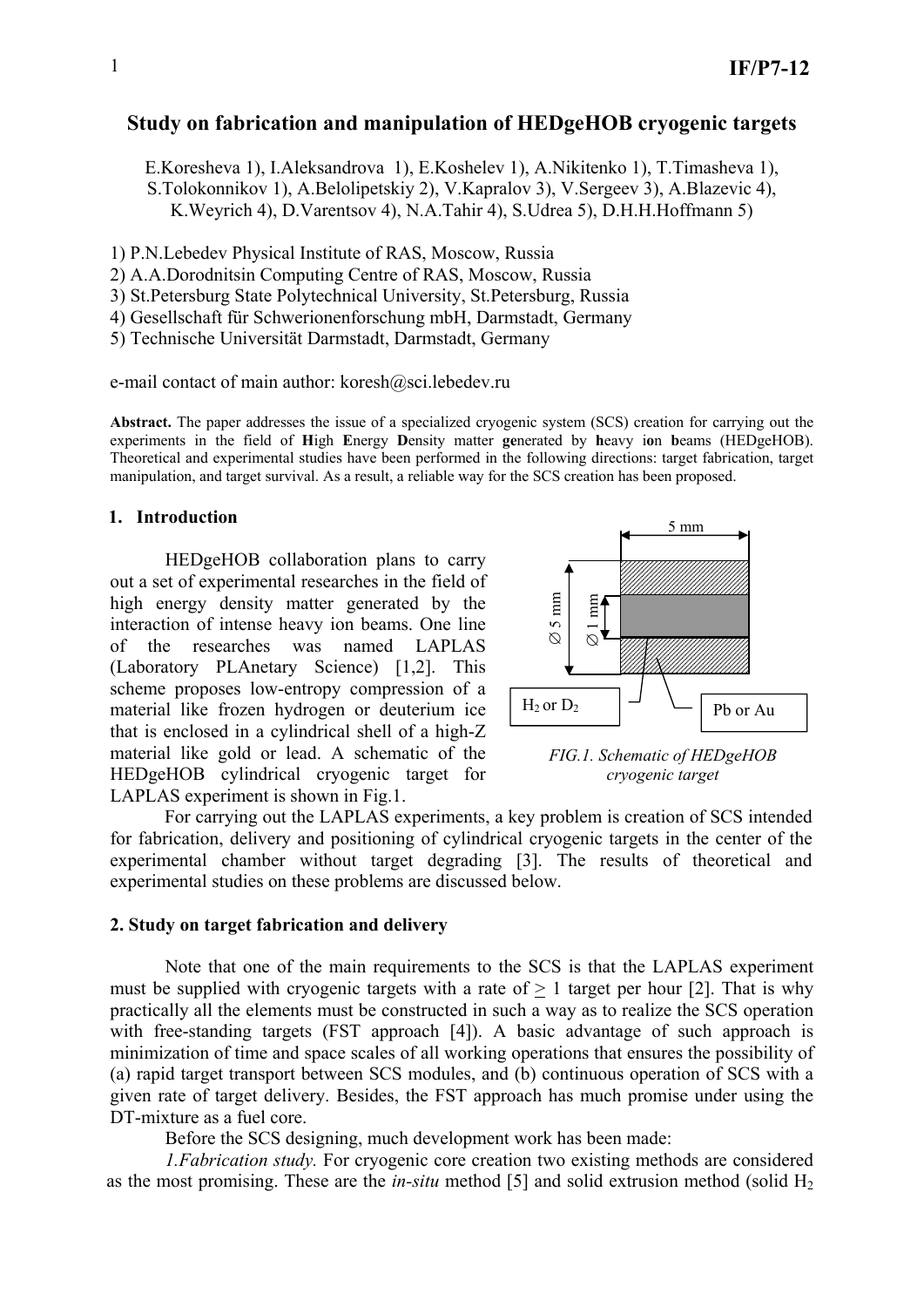or  $D_2$  extruding through a special nozzle) [6-8]. The optimal temperature of cryogenic core fabrication in both methods constitutes 10-11 K. As for a cylindrical shell from the lead or gold, our study has shown that to create such shell the most promising method is the mold pressing (Fig.2). Target characterization will be done by optical method [9] just after cryogenic core fabrication and just before target irradiation.

 *2. Manipulation study,* which includes two principle stages:

 - *Target delivery*. Free-standing target must be transported along the guiding tubes (gravitationally or electromagnetically) to the chamber center. As lead is a



*FIG.2. Lead shell of HEDgeHOB cryogenic target made by mold pressing. The shell is placed inside thin s.s.tube* 

very soft material, the shell must be inside a special protective capsule during the delivery stage. Our experiments have shown that a thin stainless steel tube (gravitational delivery) or ferromagnetic sabot (electromagnetic delivery) can be successfully used for target surface protection. A final delivery moment is fixing of a free-standing cryogenic target onto a holder. Experimentally (see sec.3), a reliable fixing can be achieved by using a special groove created in the holder (Fig.3).

 - *Target positioning* at the chamber center relatively the irradiation beam axis. This stage is characterized by degrading effect of radiation heat transfer from the hot chamber wall  $(T=300K)$  to the cylindrical cryogenic target  $(T=10-11 \text{ K})$  as well as of contact heat-exchange between the target and the holder. The optimal choice of the experimental conditions at which the target does not loose its quality is one of the most important tasks while creating the SCS. Thus, we must solve not only the problems of target fabrication and manipulation but also the problems of target quality survival during target delivery and positioning. A thorough analysis of this problem will be given below.



*FIG. 3. Cylindrical groove for fixing the target inside the holder. (а) A scheme of the holder with a groove of length h and radius*  $r_2$  *(r<sub>2</sub> <i>is equal to the external target radius, h is equal to the target length, and the groove depth is equal to*  $d \leq r_2$ *; (b) A scheme of the target delivery to the holder; (c) The photograph of the holder with a target, which is inside the cylindrical groove with a depth of 1 mm.*

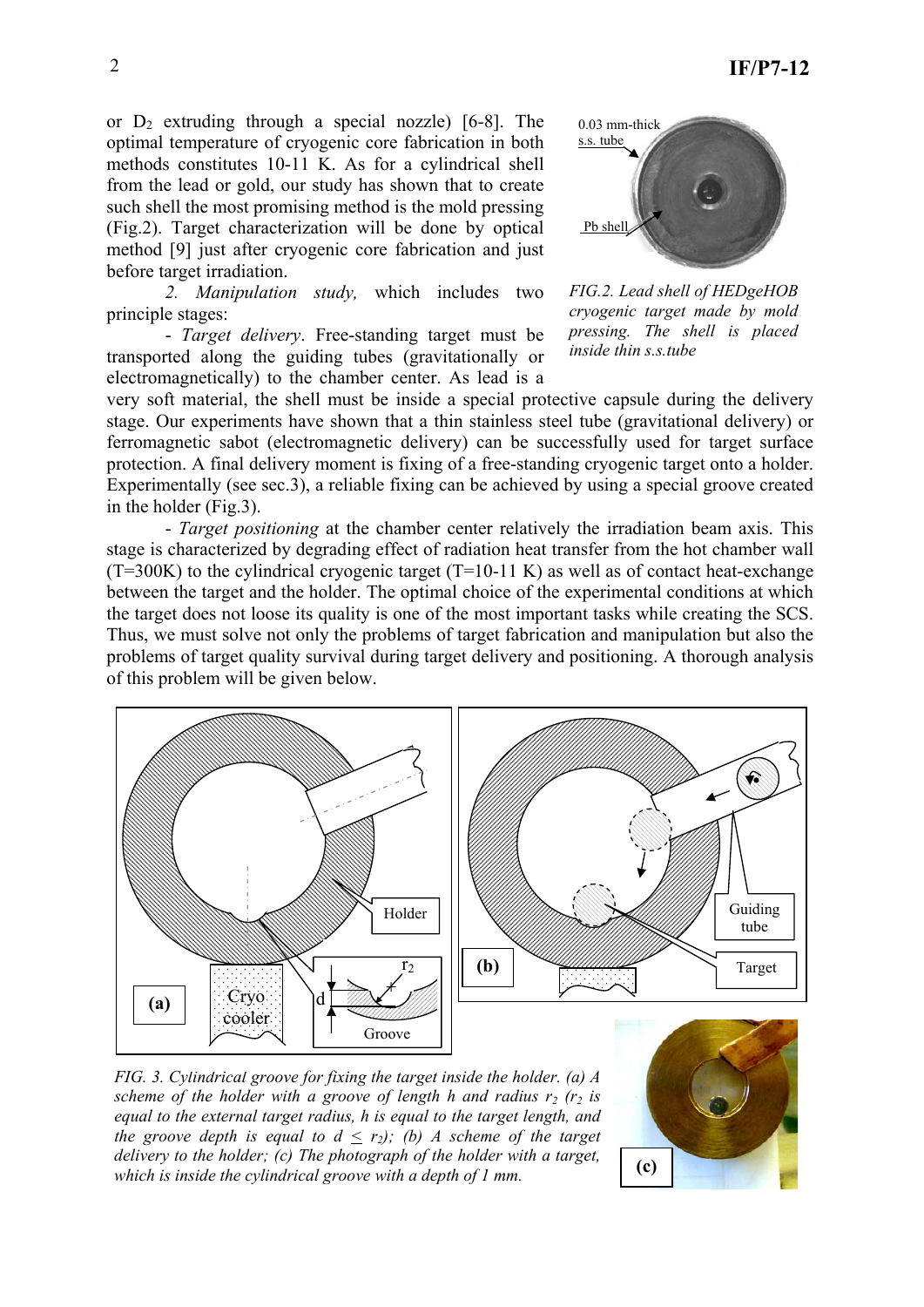### **3. Target survival study**

 In this section, there are analyzed the processes of cryogenic target destruction, and there are given the recommendations that allow to avoid the target quality degrading. Radiation heat transfer from the hot wall to the target can result in the cryogenic core heating above the triple point of the fuel matter, which, in turn, results in fuel melting and flowing out from the inner cavity of the cylindrical target shell. We start the study of this process from the following moment. The cylindrical cryogenic target (optimal temperature 10-11 K) is placed in the groove (Fig.3(b,c)) of the holder, and the holder temperature should be determined. The holder with the target is placed at the center of a vacuum chamber with hot walls, and the walls temperature is 300 K.

 An initial estimation of the characteristic time of thermal processes can be obtained from a study based on using the Fourier number as a simulation criterion of the nonstationary thermal processes. The Fourier number (F) characterizes the correlation between the rate of thermal conditions change in the environment and the rate of temperature field transformation inside the analyzed system (it is a cryogenic target in our case). The Fourier number depends on the characteristic system dimension and the thermal diffusivity coefficient:

$$
F = \frac{a \cdot \tau}{l^2} \tag{1}
$$

where  $l$  – characteristic linear dimension of the system,  $\tau$  - characteristic time of external conditions change,  $a = \lambda/(C\rho)$  – thermal diffusivity coefficient,  $\lambda$  - thermal conductivity coefficient,  $\rho$  - density,  $C$  – specific thermal capacity.

The parameter  $\tau = l^2/a$  may be considered as a quite characteristic time for the thermal processes analyzed in our study [10]. There were made calculations of the characteristic times  $\tau$  for the cryogenic target with the following linear dimensions: 2.1 mm – wall thickness of the metal shell, and 0.4 mm – solid-hydrogen core radius. The thermal physic properties of the materials used in the calculations are taken from [11], and the results of calculations are shown in Tables 1 and 2.

 It is obvious that thermal processes in gold are the most rapid ones. The thermal processes in the hydrogen isotopes are slower than in metals (Au, Pb). This means that the time estimations obtained for the metal shell are of «lower

TABLE 1: CHARACTERISTIC TIMES OF THERMAL PRO-CESSES FOR Au & Pb, SEC

|              |            |            | 12 | 0,04387 | 0,03577 |
|--------------|------------|------------|----|---------|---------|
| $T^{\circ}K$ | Pb         | Au         | 13 | 0,06046 | 0,07901 |
|              | 1,08298E-4 | 9,10481E-6 | 14 | 0,08261 |         |
|              | 2,62740E-4 | 1,5082E-5  | 15 | 0,11389 |         |
|              | 5.24652E-4 | 1,98955E-5 | 16 | 0,15647 |         |
|              | 6,91719E-4 | 3,37863E-5 | 17 | 0,20887 |         |
|              | 1,32000E-3 | 4,73738E-5 | 18 | 0,2802  |         |

estimate», i.e., the process of fuel heating is not quicker than the process of shell heating.

 Taking into account the above, let us estimate the rate of cylindrical shell heating. In general, the thermal conductivity equation without any internal sources is:

$$
\frac{\partial}{\partial t}(c \cdot \rho \cdot T) = \text{div}(\lambda \cdot \text{grad}T) \tag{2}
$$

Volume - integrated equation (2) has the form

$$
\iiint\limits_V \frac{\partial}{\partial t} (c \cdot \rho \cdot T) dv = \iiint\limits_V \frac{div(\lambda \cdot gradT)}{dv} \tag{3}
$$

| TABLE 2: CHARACTE-          |
|-----------------------------|
| RISTIC TIMES OF THER-       |
| <b>MAL PROCESSES FOR H2</b> |
| ICOTODES SEC                |

|               | <b>ISOTOPES, SEC</b> |         |         |  |
|---------------|----------------------|---------|---------|--|
|               | Т°К                  | D       | n-H2    |  |
|               | 4                    | 0,01004 | 0,09794 |  |
|               | 5                    | 0,00625 | 0,03769 |  |
|               | 6                    | 0,00542 | 0,02172 |  |
|               | 7                    | 0,00627 | 0,01909 |  |
|               | 8                    | 0,00685 | 0,01716 |  |
| С             | 9                    | 0,01173 | 0,02032 |  |
|               | 10                   | 0,01778 | 0,02365 |  |
|               | 11                   | 0,02872 | 0,02965 |  |
|               | 12                   | 0,04387 | 0,03577 |  |
|               | 13                   | 0,06046 | 0,07901 |  |
| 5             | 14                   | 0,08261 |         |  |
|               | 15                   | 0,11389 |         |  |
|               | 16                   | 0,15647 |         |  |
| $\frac{5}{2}$ | 17                   | 0,20887 |         |  |
|               | $1 \Omega$           | o agoa  |         |  |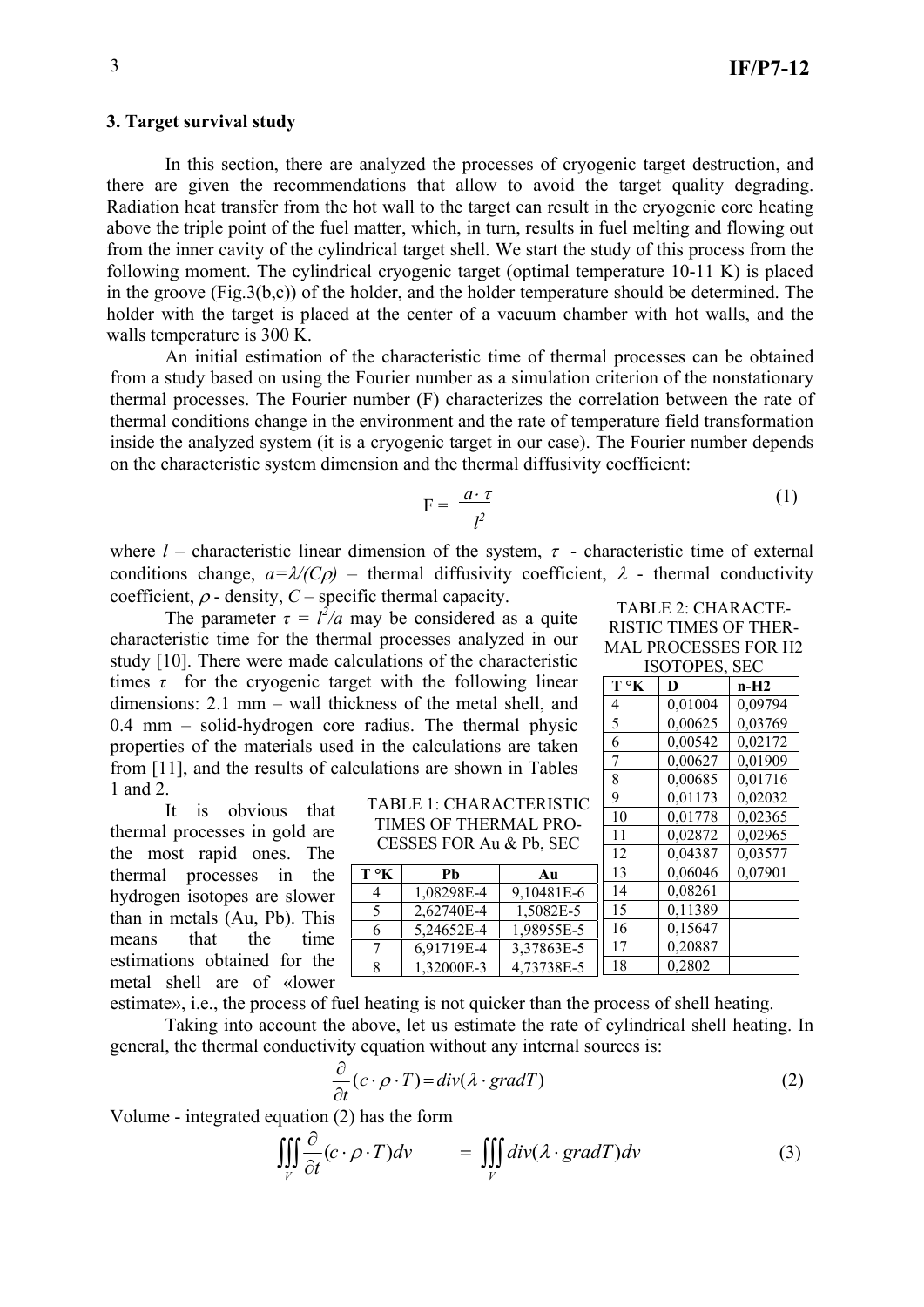Then, using the Gauss-Ostrogradskij theorem (or divergence theorem) we obtain

$$
\iiint\limits_V \text{div}(\lambda \cdot \text{grad}T)d\text{v} = \cdot \iint\limits_S \lambda \cdot \text{grad}T \cdot \overrightarrow{ds} \ . \tag{4}
$$

According to the Fourier formula we have the relation for the heat flux *Q* 

$$
Q = -\lambda \cdot gradT ,
$$

and, as a consequence, equation

$$
\frac{dT}{dt} = \frac{S}{V} \cdot \frac{1}{c \cdot \rho} \cdot Q \tag{5}
$$

where *S* is the cylinder surface area, *V* is the cylinder volume, *c and*  $\rho$  – are thermal capacity and density of the shell material. If heat input to the target is caused by only thermal radiation from the hot chamber wall then equation (5) is of the form

$$
\frac{dT}{dt} = \frac{S}{V} \cdot \frac{1}{c \cdot \rho} \cdot \sigma \cdot (\alpha \cdot T_c^4 - \beta \cdot T^4)
$$
(6)

where  $\alpha$  is the absorption coefficient,  $\beta$  is the emissivity factor,  $\sigma$  is the Stefan-Boltzmann constant,  $T_c$  is the chamber wall temperature. Since in our case the target temperature is considerably lower than the chamber wall temperature, equation (6) can be written in the form:

$$
\frac{dT}{dt} = \frac{S}{V} \cdot \frac{1}{c \cdot \rho} \cdot \alpha \cdot \sigma \cdot T_c^4 \tag{7}
$$

Let us suppose now that some part of the cylindrical shell with a relative square  $S_t$  has the temperature  $T<sub>o</sub>$ . This means that while the target is heated due to the thermal radiation, there is generated an additional heat flux, which for the cylindrical target has the following form [12]:

$$
Q=2\cdot\pi\cdot\lambda\cdot h\cdot(T_0-T)/\ln(r_2/r_1)\tag{8}
$$

In this case equation (7) takes the form:

$$
\frac{dT}{dt} = \frac{S}{V \cdot c \cdot \rho} \cdot \left( (1 - S_t) \cdot \alpha \cdot \sigma \cdot T_c^4 + \gamma \cdot \lambda \cdot S_t \cdot \frac{(T_0 - T)}{r_2 \ln\left(\frac{r_2}{r_1}\right)} \right) \tag{9}
$$

where *γ* is the coefficient taking into account a degree of the heat contact imperfection (at ideal heat contact  $\gamma$ =1), *h* is the cylinder length,  $r_1$  is the internal cylinder radius,  $r_2$  is the external cylinder radius.

Let us note that the coefficient  $\gamma$  characterizes the value of the contact thermal resistance and depends on many factors such as the surface finish class of contacting bodies, the presence of oxide or adsorbed film on them, the initial temperature difference of the contacting bodies and other experimental conditions. Since the exact value of coefficient *γ* can be found only experimentally, in the calculations made below the value *γ* is varied in a wide range of values (from 1 to 0.01).

 There was created software (SW) to calculate the process of cylindrical target heating (equations (7)-(9)). The calculation can be made for different geometrical parameters of the shells made of lead or gold. Thermal physic properties of these materials are given in [11].

 Using the created SW there were made calculations of heating the lead and gold cylindrical shells with the following parameters: external radius 2.5 mm, length 5 mm, internal radius 0.4 mm. The initial shell temperature  $T<sub>i</sub> = 4.2$  K, which corresponds to the minimally possible target temperature. The results of calculations have shown that in the case of radiation heating only (equation (7),  $T_c$  = 300 K) the lead shell is heated from 4.2 K to 14 K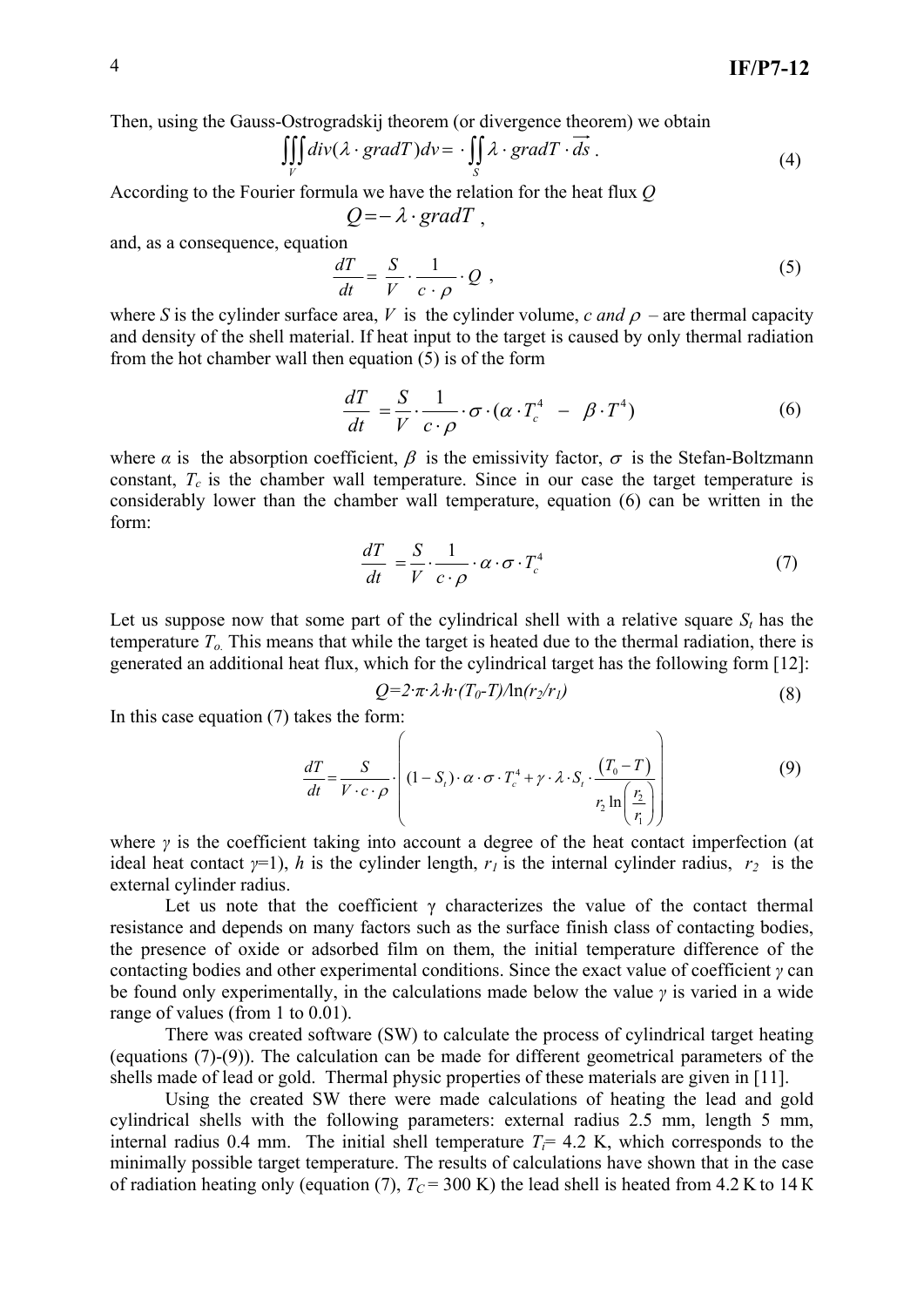(recall that at  $T=13.96$  K H<sub>2</sub> begins to melt) for  $\approx$  30 sec, and the gold shell – for  $\approx 12$ sec. This is pressed for time to realize the process of target manipulation in the delivery and positioning stages.

 Note also that the LAPLAS experiments require the target, which is placed onto a special holder of the positioning device. This means that besides the heat exchange caused by radiation (between the cold target and the hot chamber wall), there appears an additional (contact) heat exchange between the target and the holder. Let us also take into account the fact that from



*FIG.4. Calculation results of the lead shell heating due to the chamber wall radiation in the absence (1) and in the presence of the cryogenic holder (2).*The calculation parameters: chamber wall temperature is  $T_C$  =300 K, holder temperature is  $T_0 = 8$  K, initial temperature of target is  $T_0 = 4.2$  K

the moment of target arrival at the holder and till the moment of its irradiation by intense heavy ion beams, one need not only to perform an exact target positioning relative to the radiation axis but also to control the quality of the cryogenic core and the target faces (final control). Of course, all the manipulations with targets must be within a certain margin of hours. If the holder is at room temperature, then the time interval is less than 1 sec (equation (9)). This means that it is necessary to reduce the thermal target loads at the expense of developing the special protective measures. Application of a cryogenic holder is a way to meet the goal.

As mentioned above, a reliable target fixing, which provides stability of the target position and the maximal contact between the target and the holder, is a cylindrical groove



*FIG.5. Heating of the cylindrical shell placed inside the chamber onto the cryogenic holder.* The calculation parameters: Pb or Au cylindrical shell, diameter is 5 mm, length is 5 mm, thickness is 2.1 mm;  $T_C = 300K$ ,  $\alpha = 10\%$ ;  $T_0 = 8 K$ , 9 K, 10 K, 11 K, 12 K;  $\gamma$  = 50%,  $S_t$  = 10%,  $T_i$  = 4.2K

with a length equal to the target one (h) and with a radius r equal to the external target radius  $(r=r_2)$ . By changing the groove depth d (see Fig.3,a), we can change the contact area from  $S_t = 50\%$  $(d=r<sub>2</sub>)$  and lower. The performed tests have shown that the target is stably fixing in the cylindrical groove with a minimal depth d=1 mm  $(S_t=19\%; Fig 3, c).$ 

 Fig.4 shows the calculation results of the lead shell heating caused by thermal radiation of the chamber wall  $(T_c = 300 \text{ K})$  in the absence and in the presence of the shell contact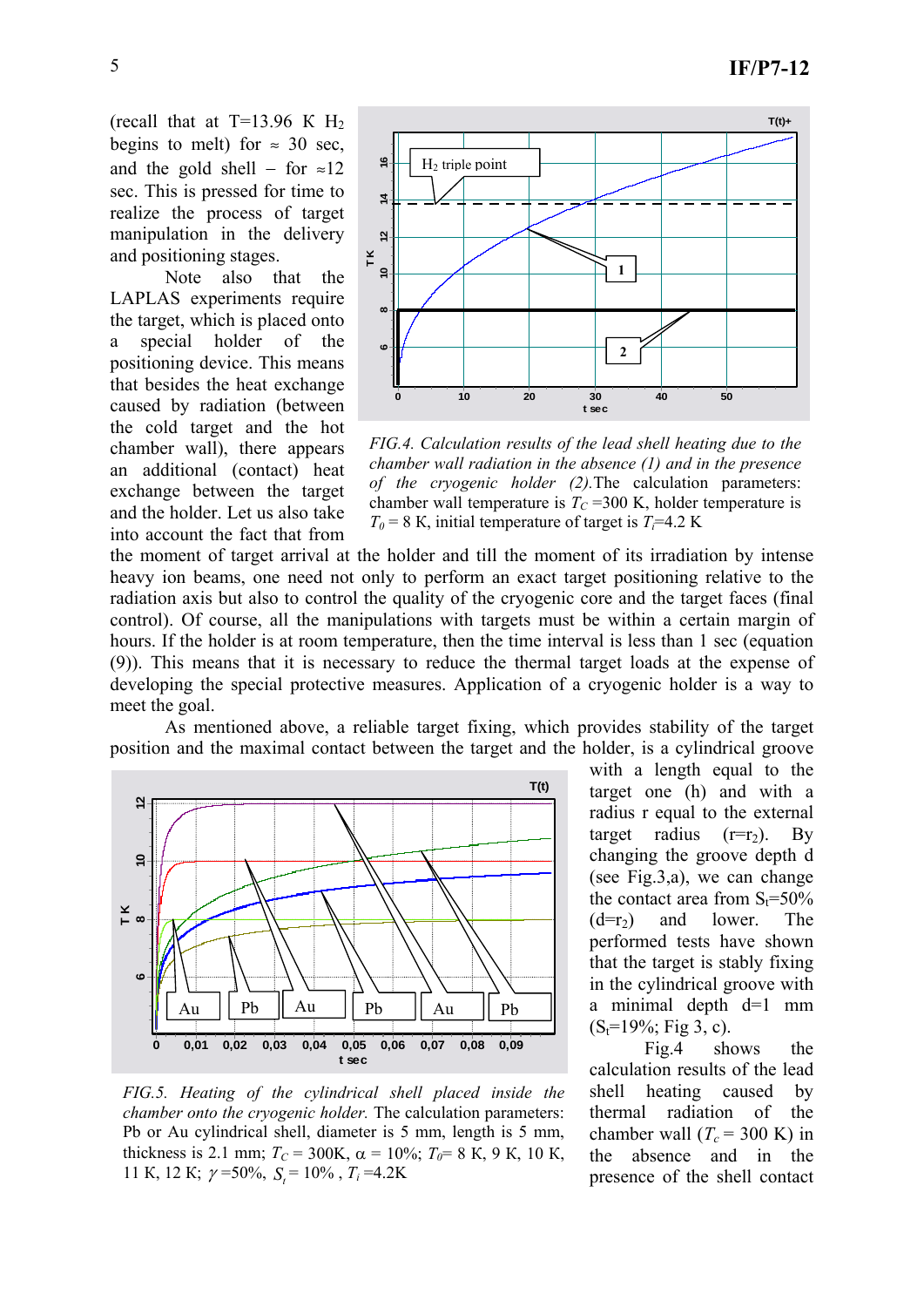with a cold substrate (cryogenic holder). As seen from the calculations, the lead shell (initial target temperature 4.2 К) reaches the holder temperature (8 К) for the time less than 50 msec, and whereupon, the shell temperature does not change.

 Fig.5 shows the lead and gold shell temperatures versus time at different holder temperatures. The shell is inside the vacuum chamber with a wall temperature of  $T_c = 300$  K. The holder temperature varies from 8 K to 12 K. The initial target temperature is equal to 4.2 К. All calculated curves have a similar form – for a relatively short time the target temperature reaches the "saturation" temperature  $T_H$ , which insignificantly exceeds the holder temperature  $T_0$  and practically does not rise later. It is rather easy to estimate the value of this temperature using equation (9), in which we will set the time derivative equal to zero (i.е., the left side of equation):

$$
T_H = T_0 + \frac{\alpha \sigma T_c^4}{\gamma \lambda} \cdot r_2 \ln \frac{r_2}{r_1} \cdot \frac{(1 - S_t)}{S_t}.
$$
 (10)

 Table 3 shows typical times of the temperature balance settling between the lead shell (initial temperature  $T<sub>i</sub> = 4.2K$ ) and holder for the conditions indicated in caption for Fig.5. Here  $t_H$  is the time of reaching  $T_H$ . In the above calculation, the initial temperature of the lead shell  $T_i$  was equal to the minimally possible target temperature  $T_i = 4.2$  K. This means that there must be added in scenario of the target fabrication and delivery one additional stage related to the shell cooling. Besides, the outer surface of the elements of the target delivery system (delivery from the fabrication module to the cryogenic holder) must be also cooled to the temperature of 4.2 К, and this will require а considerable consumption of the liquid helium – one of the most expensive components.

As an alternative, we consider the case when the value  $T_i$  is close to the temperature at which the target was prepared in the fabrication module. Both for the extrusion and *in situ* methods the optimal temperature is  $10 - 11$  K. Therefore, in the next series of calculations we will take the initial temperature of the lead shell equal to  $T<sub>i</sub> = 11K$ . Let us note also that the target is stably placed on the holder if the value of the relative contact area is in the range of  $S<sub>i</sub> = 20 - 50$  % (it has been found experimentally). Let us take the minimum value  $S<sub>i</sub> = 20$ %. According to the technical requirements the target temperature  $T_{CT}$  at the moment of its irradiation must not exceed the triple point temperature  $T_p$  for the corresponding fuel isotope. Its minimum value is  $\sim$  4.2 K. Then, in the case of cryogenic hydrogen core we have the following temperature range:  $T_{tp} = 13.96K > T_{CT} \ge 4.2 K$ , and in the case of deuterium core:  $T_{tp} = 18.65K > T_{CT} \ge 4.2K$ . Taking into account all stated above, we determine the cryogenic holder temperature as equal to  $T_0 = 5$ , 8, 10, 13, 18 K. The coefficient  $\gamma$  is equal to 50%

The obtained results testify that even at  $T_i = 11$  K the lead shell temperature reaches the saturation temperature  $T_H$  (it is close to the holder temperature  $T_0$ ) for a short moment of time  $t_H$ , which does not exceed 1 second.

Thus, using a cryogenic holder we can protect the target from the thermal radiation of the chamber wall and fix the target temperature in the ranges stated by the technical requirements.

There remains to find out the role of coefficient  $\gamma$ , which describes a degree of the heat contact imperfection. We have stated earlier that its exact value can be determined only

TABLE 3: SHELL TEMPERATURE STABILIZATION  $(T_1=4.2K)$  AT DIFFERENT VALUES OF HOLDER TEMPERATURE

| $T_0$ ,K    |       |       | l O    |        |        |
|-------------|-------|-------|--------|--------|--------|
| $T_H, K$    | 8.016 | 9.019 | 10.024 | 11.025 | 12.024 |
| $t_H$ , sec | 0.212 |       | 0.47   | 0.62   | 0.863  |

TABLE 4. SHELL TEMPERATURE STABILIZATION AT DIFFERENT VALUES OF PARAMETER γ **.**

| $\frac{0}{0}$ |          | 10    | 30    |
|---------------|----------|-------|-------|
| $\cdot$ H     | 18.238   | 18.12 | 18.04 |
| $t_H$ , сек   | $19_{.}$ | 10.02 | 2.8   |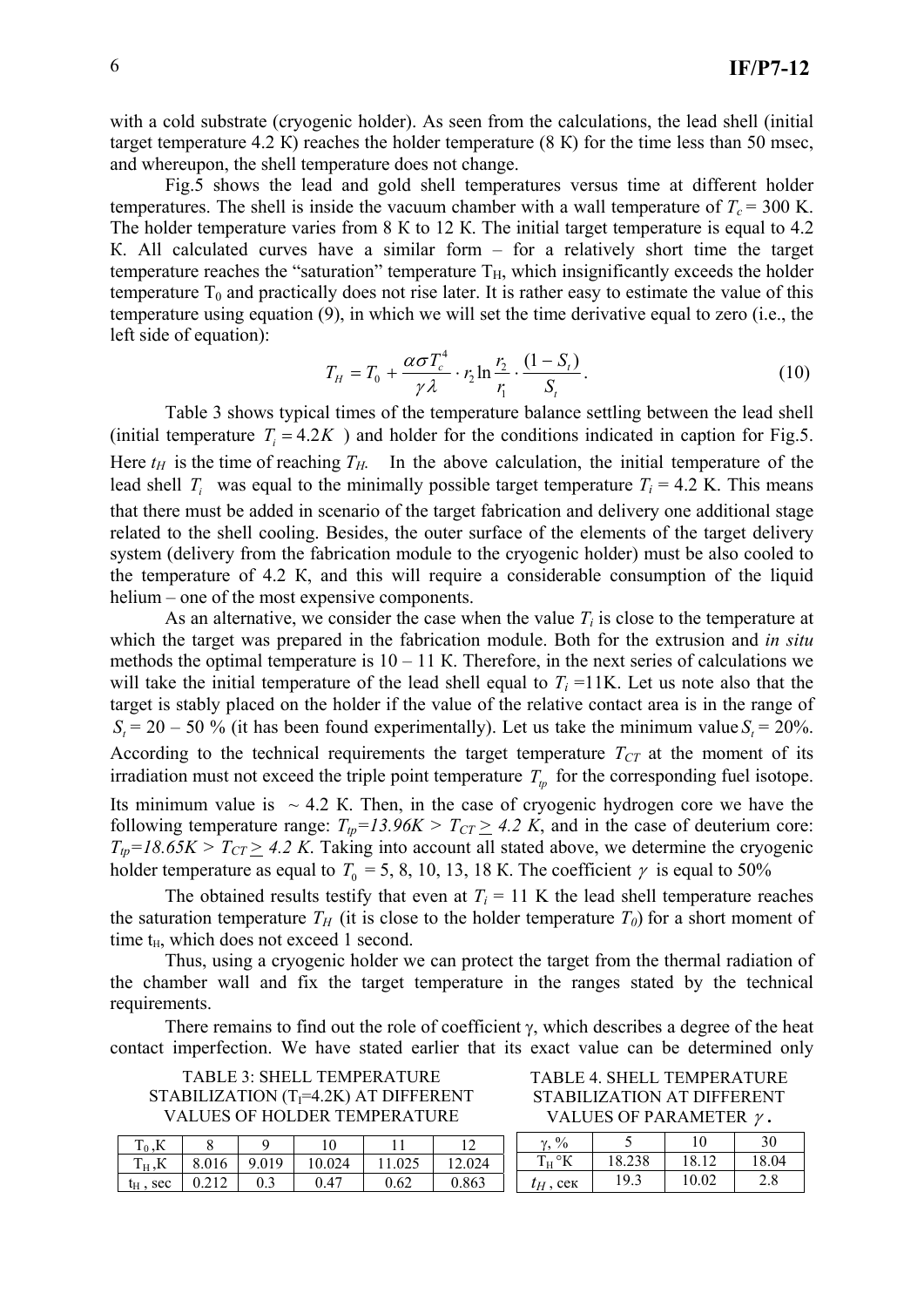experimentally. Therefore, in the current stage of researches we can only vary *γ* in a wide range of values. Since at  $\gamma$ =50% the value of  $t_H$  (which is the time of reaching the saturation temperature) does not exceed 1 second, then in our calculations we take only smaller values of  $\gamma$ :  $\gamma$  = 30, 10, 5%. The obtained results are shown in Table 4. It is obvious that even in the case of  $\gamma = 5\%$  a thermal equilibrium between the shell and the substrate (at minimum value of  $S = 20\%$ ) is reached rather quickly – for the time less than 20 sec, and the saturation temperature is close enough to the holder temperature, i.e.,  $T_H \approx T_0 = 18K$  (see Table 4). In these calculations the initial lead shell temperature is 11К. Thus, our study has shown the following:

1. During target positioning at the center of the experimental chamber the target must be on the cryogenic holder. The holder temperature  $T_0$  is  $4.2 K \leq T_0 < 13 K$  for hydrogen and  $4.2 K$  $\leq T_0$  < 18 K for deuterium. This allows providing the required target temperature during its irradiation in a full compliance with the technical requirements. The initial target temperature *Ti* must be close to the temperature at which the target was prepared in the fabrication module, i.e.,  $T_i = 10 - 11$  K (optimum temperature for the extrusion and *in-situ* methods).

2. The efficiency of heat exchange between the holder and the target depends on (а) relative contact area  $S_t$  and (b) coefficient  $\gamma$ . The calculations have shown that (1) the efficient heat exchange between the target surface and the holder is provided even at a very small value  $\gamma$  = 5% and small relative contact area  $S_t$  =20%, and (2) the exact value of coefficient *γ* must be found out experimentally, i.е., it is necessary to make further investigations in this area. Note that the higher the surface treatment and their cleanness, the higher the coefficient  $\gamma$ .



*FIG.6. Schematic of the SCS for the rep-rate fabrication and electromagnetic delivery of the freestanding HEDgeHOB targets to the center of experimental chamber. 1- Module for cryogenic core fabrication using extrusion method, 2 – assembly element consisting of Pb shell and a driving capsule; 3 module for lead shell & driving capsule rep-rate loading into the rotational disk (4); 5 – wire loop; 6 – pusher; 7 – module for finished cryogenic target electromagnetic delivery to the target positioning device (8) disposed in the experimental chamber center; 8, 9 – positioning device top and side views; 10 – target in a holder; 11 – cryocooler; 12 – hexapod; 13, 14 – chamber wall.*